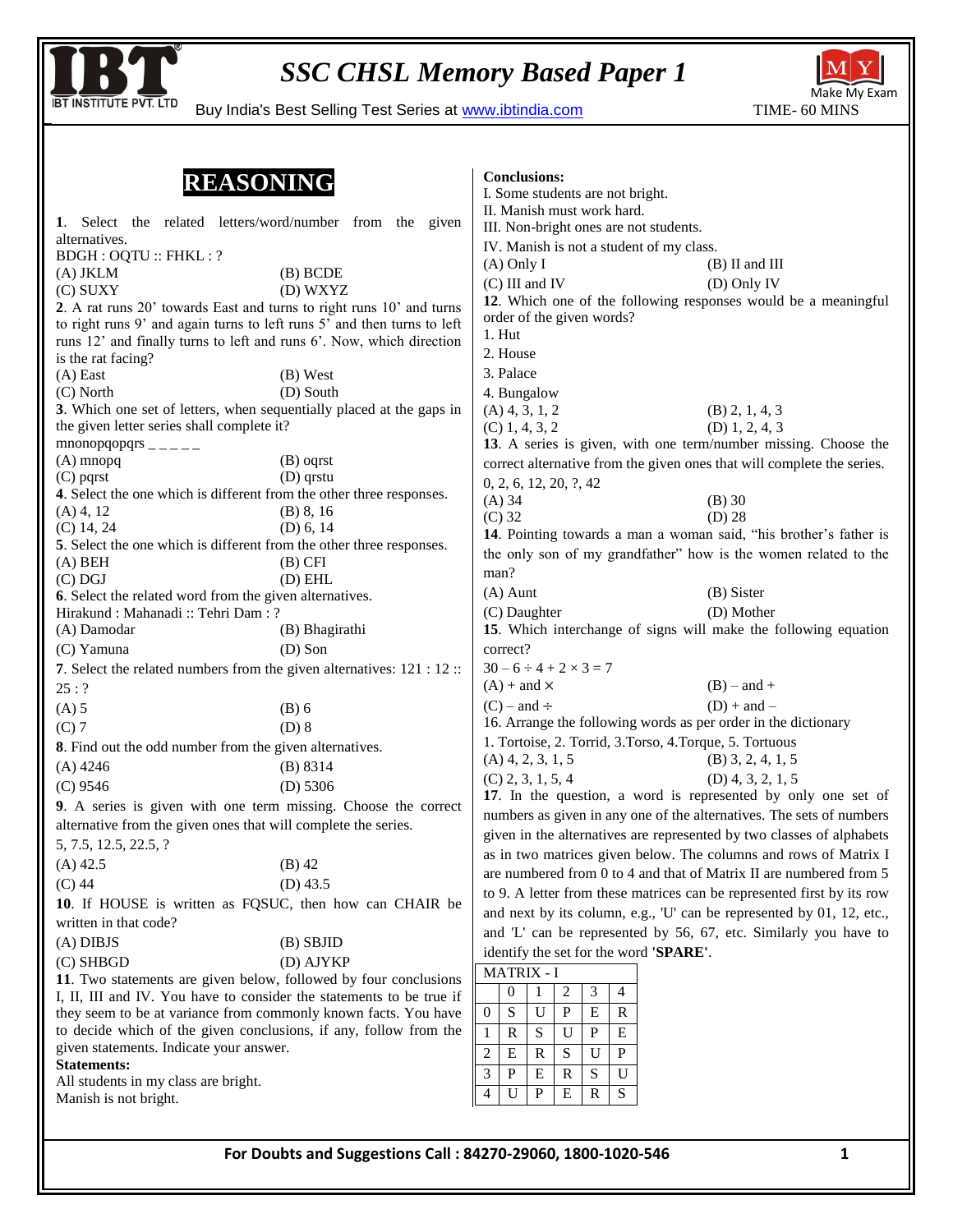



**BT INSTITUTE PVT. LTD** Buy India's Best Selling Test Series at www.ibtindia.com

|                                                                                                                                                                                                                                                                                                                                                             | 24. Which of the following figure is the correct mirror image of the                                                                                                              |  |  |  |  |
|-------------------------------------------------------------------------------------------------------------------------------------------------------------------------------------------------------------------------------------------------------------------------------------------------------------------------------------------------------------|-----------------------------------------------------------------------------------------------------------------------------------------------------------------------------------|--|--|--|--|
| <b>MATRIX - II</b>                                                                                                                                                                                                                                                                                                                                          | given figure?                                                                                                                                                                     |  |  |  |  |
| 9<br>5<br>6<br>8<br>7                                                                                                                                                                                                                                                                                                                                       | <b>Question Figure:-</b>                                                                                                                                                          |  |  |  |  |
| 5<br>G<br>$\mathbf{A}$<br>$\mathbf N$<br>D<br>L                                                                                                                                                                                                                                                                                                             |                                                                                                                                                                                   |  |  |  |  |
| $\mathbf N$<br>6<br>G<br>L<br>D<br>A                                                                                                                                                                                                                                                                                                                        |                                                                                                                                                                                   |  |  |  |  |
| 7<br>D<br>G<br>$\mathbf{L}$<br>$\mathbf{A}$<br>N                                                                                                                                                                                                                                                                                                            | <b>Answer Figure:-</b>                                                                                                                                                            |  |  |  |  |
| $8\,$<br>G<br>L<br>A<br>N<br>D                                                                                                                                                                                                                                                                                                                              | $\frac{1}{\sqrt{2}}$                                                                                                                                                              |  |  |  |  |
| $\overline{9}$<br>$\mathbf G$<br>$\mathbf N$<br>D<br>L<br>A                                                                                                                                                                                                                                                                                                 |                                                                                                                                                                                   |  |  |  |  |
| (A) 22, 41, 85, 32, 14<br>$(B)$ 12, 24, 21, 68, 14<br>$(C)$ 44, 78, 67, 32, 42<br>$(D)$ 33, 30, 43, 40, 43<br>18. Which of the following figures correctly represents the relations<br>between: Doctors, Lawyers, Professionals.<br>$\circledcirc$<br>$^{\circ}$<br>O(O)<br>ЮO<br>$\bigcirc$<br>19. Select the missing numbers from the given alternatives. | 25. Select the answer figure in which the question figure is<br>hidden/embedded.<br><b>Question Figure:-</b><br><b>Answer Figure:-</b><br>$\bigotimes$<br>╳╳<br>(A)<br>(B)<br>(C) |  |  |  |  |
| 7<br>56<br>8<br>9<br>$\overline{\mathcal{E}}$<br>45                                                                                                                                                                                                                                                                                                         | <b>GENERAL KNOWLEDGE</b>                                                                                                                                                          |  |  |  |  |
| 11<br>99<br>9                                                                                                                                                                                                                                                                                                                                               |                                                                                                                                                                                   |  |  |  |  |
|                                                                                                                                                                                                                                                                                                                                                             | 26. Which among the following is not an inner planet?                                                                                                                             |  |  |  |  |
| $(A)$ 6<br>$(B)$ 9<br>$(C)$ 5<br>$(D)$ 4                                                                                                                                                                                                                                                                                                                    | (B) Saturn<br>$(A)$ Mercury<br>(D) Earth<br>$(C)$ Venus                                                                                                                           |  |  |  |  |
| 20. In a class of 180, where girls are twice the number of boys,                                                                                                                                                                                                                                                                                            | 27. "Judicial Review" has been taken from:                                                                                                                                        |  |  |  |  |
| Ramu [a boy] ranked 34th from the top. If there are 18 girls ahead                                                                                                                                                                                                                                                                                          | (A) U.K. Constitution<br>(B) U.S.A. Constitution                                                                                                                                  |  |  |  |  |
| of Ramu, how many boys are there after him in rank?                                                                                                                                                                                                                                                                                                         | (C) South African Constitution<br>(D) Australian Constitution                                                                                                                     |  |  |  |  |
| $(A)$ 45<br>$(B)$ 44                                                                                                                                                                                                                                                                                                                                        | 28. Tripitakas are sacred books of __                                                                                                                                             |  |  |  |  |
| $(C)$ 43<br>$(D)$ 46                                                                                                                                                                                                                                                                                                                                        | $(B)$ Jews<br>(A) Sikhs<br>(C) Buddhists<br>(D) Muslims                                                                                                                           |  |  |  |  |
| 21. A mother is five times older than her daughter. After 5 years,<br>she would be three times older than her daughter. Find the mother's                                                                                                                                                                                                                   | 29. The image formed on the retina of the eye is -                                                                                                                                |  |  |  |  |
| present age.                                                                                                                                                                                                                                                                                                                                                | (A) Upright and real<br>(B) Larger than the object.                                                                                                                               |  |  |  |  |
| $(A)$ 20 years<br>$(B)$ 22 years                                                                                                                                                                                                                                                                                                                            | (C) Real and Inverted<br>(D) Enlarged and real                                                                                                                                    |  |  |  |  |
| $(D)$ 29 years<br>$(C)$ 25 years                                                                                                                                                                                                                                                                                                                            | 30. Ryder Cup is associated with which sport?                                                                                                                                     |  |  |  |  |
| 22. Consider the given statement/s to be true and decide which of                                                                                                                                                                                                                                                                                           | (A) Horse Race<br>(B) Football                                                                                                                                                    |  |  |  |  |
| the given conclusions can definitely be drawn from the given<br>statement.                                                                                                                                                                                                                                                                                  | $(D)$ Golf<br>$(C)$ Cycling<br>31. Which one of the following words is not mentioned in the                                                                                       |  |  |  |  |
| Statement: To achieve economic development, people should work                                                                                                                                                                                                                                                                                              | preamble of the Indian Constitution?                                                                                                                                              |  |  |  |  |
| hard.                                                                                                                                                                                                                                                                                                                                                       | (A) Sovereign<br>(B) Secular                                                                                                                                                      |  |  |  |  |
| <b>Conclusions:</b>                                                                                                                                                                                                                                                                                                                                         | (D) Democratic<br>(C) Federal                                                                                                                                                     |  |  |  |  |
| I. Economic development is directly related to people's hard work.                                                                                                                                                                                                                                                                                          | 32. The only operational Naval Base exclusively controlled by the                                                                                                                 |  |  |  |  |
| II. Hard work, by all the people, is impossible.                                                                                                                                                                                                                                                                                                            | Indian Navy is located at -<br>(A) Puducherry<br>(B) Okhla                                                                                                                        |  |  |  |  |
| (A) Only I follows<br>(B) Only II follows                                                                                                                                                                                                                                                                                                                   | (C) Karwar<br>(D) Kakinada                                                                                                                                                        |  |  |  |  |
| (C) Both I and II follow                                                                                                                                                                                                                                                                                                                                    | 33. The radio isotope used to detect tumors is?                                                                                                                                   |  |  |  |  |
| (D) Neither I nor II follow                                                                                                                                                                                                                                                                                                                                 | $(A)$ Iodine – 131<br>$(B)$ Cobalt - 60                                                                                                                                           |  |  |  |  |
| 23. A piece of paper is folded and cut as shown below in the                                                                                                                                                                                                                                                                                                | $(C)$ carbon $-14$<br>(D) Sodium - 24                                                                                                                                             |  |  |  |  |
| question figure from the given answer figures, indicates how it will                                                                                                                                                                                                                                                                                        | 34. Which one of the following princely states acceded to the Indian<br>on 15 August, 1947?                                                                                       |  |  |  |  |
| appear when opened?<br>$(A)$ A                                                                                                                                                                                                                                                                                                                              | (A) Hyderabad<br>(B) Junagarh                                                                                                                                                     |  |  |  |  |
| $(B)$ B                                                                                                                                                                                                                                                                                                                                                     | (C) Kashmir<br>(D) Mysore                                                                                                                                                         |  |  |  |  |
| $(C)$ C                                                                                                                                                                                                                                                                                                                                                     | 35. At which one of the following place East-West Corridor                                                                                                                        |  |  |  |  |
| $(D)$ $D$                                                                                                                                                                                                                                                                                                                                                   | connecting Silchar and Porbandar and North-South Corridor                                                                                                                         |  |  |  |  |
|                                                                                                                                                                                                                                                                                                                                                             | connecting Srinagar and Kanyakumari, intersect each other?                                                                                                                        |  |  |  |  |
|                                                                                                                                                                                                                                                                                                                                                             |                                                                                                                                                                                   |  |  |  |  |
| For Doubts and Suggestions Call: 84270-29060, 1800-1020-546<br>$\mathbf{2}$                                                                                                                                                                                                                                                                                 |                                                                                                                                                                                   |  |  |  |  |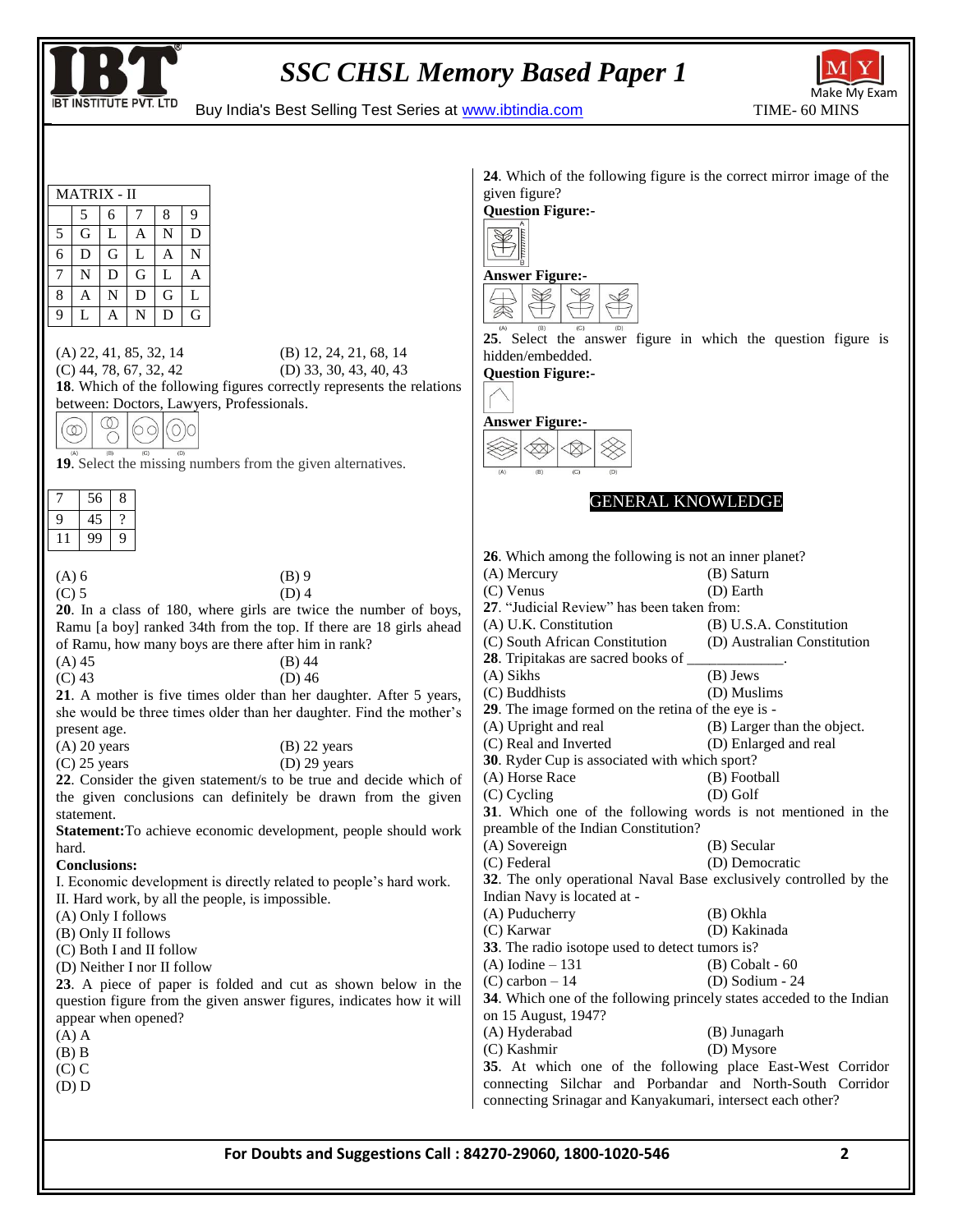

BUY INSTITUTE PVT. LTD Buy India's Best Selling Test Series at www.ibtindia.com TIME- 60 MINS



(A) Jhansi (B) Agra (C) Jabalpur (D) Nagpur **36**. What is the IUPAC name of ethylene glycol?<br>(A) Ethyne-1, 2 -diol (B) Ethane -1, 1 -ol  $(A)$  Ethyne- 1, 2 -diol (C) Ethanal (D) Ethane - 1, 2 -diol **37**. Which part of an eye is transplanted? (A) Cornea (B) Retina (C) Iris (D) Sclera **38**. Who invented Penicillin? (A) William Harvey (B) Louis Pasteur<br>
(C) Alexander Fleming (D) Edward Jenner  $(C)$  Alexander Fleming **39**. The Universal donor group of blood is -  $(A) O$  (B) A  $(C)$  B  $(D)$  AB **40.** Which of the following is a part of Atlantic Ocean? (A) Arctic Sea (B) Baltic Sea (C) Red Sea (D) Bering Sea **41**. Questions of disqualification of member of the Parliament except in case of defection have to be decided by - (A) The Election Commission in consultation with the Speaker of the LokSabha (B) The Speaker or the Chairman of the respective House in consultation with the Election Commission (C) The President according to the opinion of the Election Commission (D) The Supreme Court **42**. Question Hour in the Parliament refers to? (A) The lunch hour after the sitting (B) The last hour of the sitting (C) The first hour of the sitting (D) The second hour of the sitting **43**. The vitamin which is generally excreted by humans in urine is?<br>(A) Vitamin A (B) Vitamin D  $(A)$  Vitamin A (C) Vitamin C (D) Vitamin E **44**. Heat resistant variety of glass is - (A) Pyrex glass (B) Hard glass (C) Flint glass (D) None of these **45**. Who was the Chairman of the Drafting Committee of the Constitution? (A) J. B. Kripalani (B) Rajendra Prasad<br>
(C) J. L. Nehru (D) B. R. Ambedkar (D) B. R. Ambedkar **46**. EmmersonMnangagwa is President of which country? (A) Kenya (B) Nairobi (C) Egypt (D) Zimbabwe **47**. India began a joint Army exercise "IMBAX" with which Nation in Meghalaya? (A) France (B) USA (C) Myanmar (D) Bangladesh **48**. Who among the following made the statement that "Swaraj is my birth right"? (A) Swami Vivekanand (B) Raja Rammohan Roy (C) BalGangadharTilak (D) Swami Dayanand **49**. Who led the Bardoli Satyagraha? (A) Mahatma Gandhi (B) Vallabhbhai Patel (C) Morarji Desai (D) Rajendra Prasad **50**. To which Indian state does Bharat Natayam dance belong? (A) Kerala (B) Tamil Nadu (C) Uttar Pradesh (D) Andhra Pradesh **QUANTITATIVE APTITUDE 51**. On a certain Principal if the Simple interest for two years is Rs. 2400 and Compound interest for the two years is Rs. 2544, what is the rate of Interest? (A) 12 percent (B) 6 percent (C) 24 percent (D) 18 percent **52**. What is the equation of the line which passes through the points  $(2, 3)$  and  $(-4, 1)$ ? (A)  $x - 3y = -7$  (B)  $x + 3y = 7$ (C)  $x - 3y = 7$  (D)  $x + 3y = -7$ **53**. What is the ratio of 40 paise and Rs. 6?  $(A) 1: 8$  (B) 1: 16  $(C) 1:15$  (D) 1: 5 **54**. Two pipes 1 and 2 can fill a tank in 2.5 hours and 4 hours respectively. If both pipes are opened together, then after what time should 1 be closed so that the tank is full in 2 hours, from the start (A) 1 hr. 10 min (B) 1 hr. 15 min (A) 1 hr. 10 min (C) 1 hr. 20 min (C) 1 hr. 20 min (D) 1 hr. 30 min **55**. The height of a room is twice its breadth and breadth is 1/16thof its length. If its volume is 4000  $m<sup>3</sup>$ , then what is its height? (A) 10 m (B) 12 m (C) 18 m (D) 20 m **56.** Four bells commence tolling together and toll at interval of 4 sec, 6 sec, 8 sec and 14 sec. If they toll together at 12 o'clock then at what time will they toll together again? (A) At  $12:02:48$  (B) At  $12:03:40$ (C) At  $12:03:20$  (D) At  $12:03:44$ **57**. The L.C.M. of two numbers is 12 times their H.C.F. The sum of the L.C.M. and H.C.F. is 403. If one of the number is 93 then the other number is (A) 124 (B) 128<br>(C) 134 (D) 138  $(C)$  134 58. Two trains of length 120 m and 180 m respectively running in opposite directions at a speed of 50 km/h and 40 km/h respectively. In what time will they cross each other? (A) 17 sec (B) 12 sec (C) 36 sec (D) 22 sec **59**. Gaurav spends 40% on hostel, 20% on books and stationaries and 50% of the rest on transport from the money got by his father. After spending on hostel, books and stationaries and transport he saves Rs. 450 which is half of the rest amount. How much money he got from his father? (A)Rs. 3,000 (B)Rs. 6,000 (C)Rs. 4,500 (D) Cannot be determined **60**. The salary of an employee of a company increase by 4% per month. If the salary in August is Rs. 6,300 then what will be his salary in October of the same year? (A) Rs. 6,552 (B) Rs. 6,967 (C) Rs. 6,814 (D) Rs. 6,627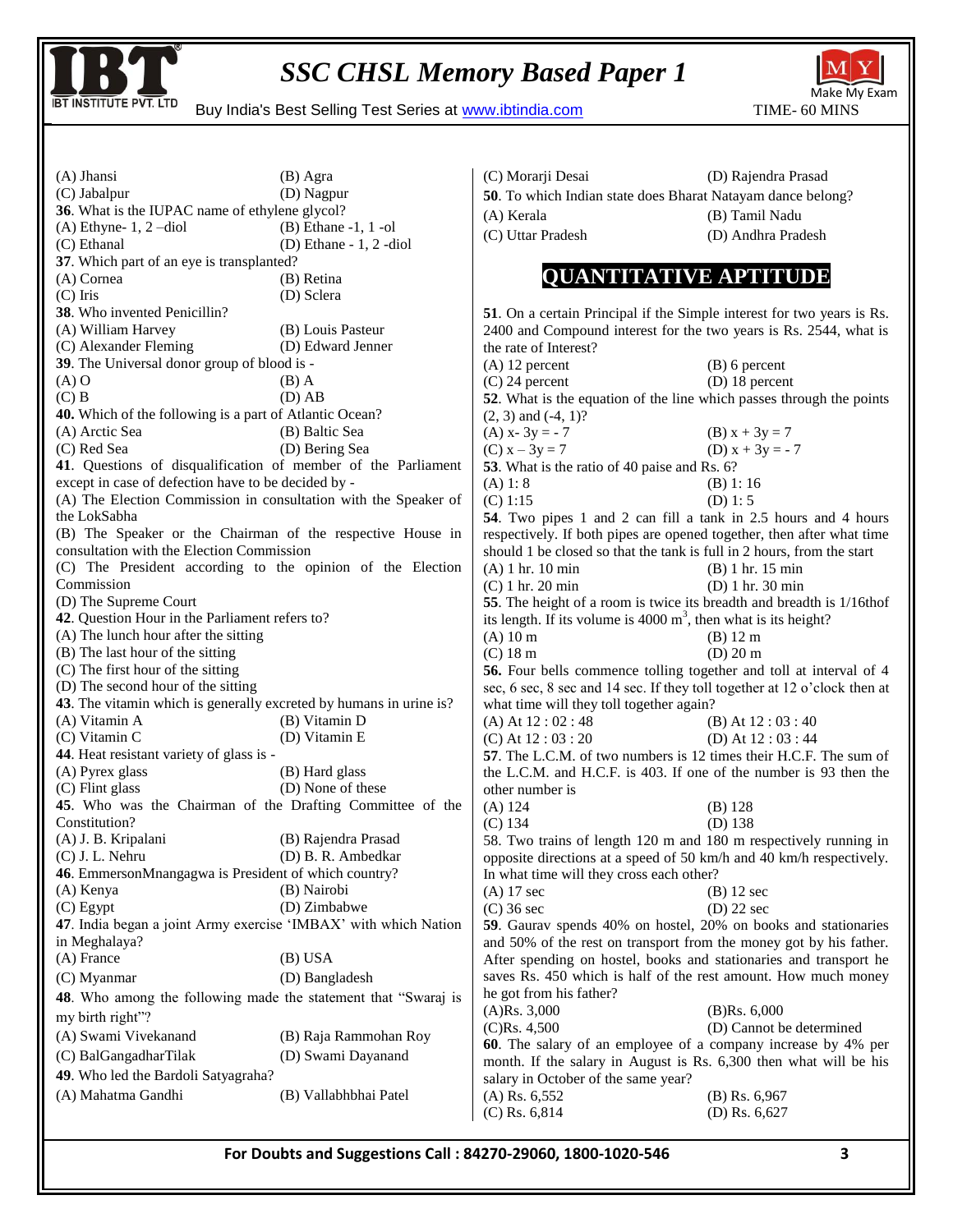



BUY INSTITUTE PVT. LTD Buy India's Best Selling Test Series at www.ibtindia.com TIME- 60 MINS

| <b>61</b> . Calculate $95 \times 105$ .                                                                                   |                                                         |                         |                                                                   |                                                                                                                               |  |  |
|---------------------------------------------------------------------------------------------------------------------------|---------------------------------------------------------|-------------------------|-------------------------------------------------------------------|-------------------------------------------------------------------------------------------------------------------------------|--|--|
| $(A)$ 9075                                                                                                                | $(B)$ 9925                                              |                         |                                                                   | 72. Find the ratio of the average number of boys and that of girls                                                            |  |  |
| $(D)$ 9975<br>$(C)$ 9025                                                                                                  |                                                         |                         | for standard 6?                                                   |                                                                                                                               |  |  |
| 62. A train 400 meters long is moving at a speed of 20 m/s. Time                                                          |                                                         |                         | (A) 1:2<br>(B) 1 : 1                                              |                                                                                                                               |  |  |
| taken to cross a bridge of 100 meters by the train is $-$                                                                 |                                                         |                         | (C) 3:2<br>(D) $2:1$                                              |                                                                                                                               |  |  |
|                                                                                                                           | $(B)$ 10 seconds<br>$(A)$ 5 seconds<br>$(D)$ 25 seconds |                         |                                                                   | 73. Ten points are to be deducted from this student's average of                                                              |  |  |
| $(C)$ 20 seconds<br><b>63</b> . ABC is a triangle in which DE $\parallel$ BC and AD : DB = 5 : 4. Then                    |                                                         |                         |                                                                   | marks scored because of poor attendance. What will be this                                                                    |  |  |
| $DE: BC$ is                                                                                                               |                                                         |                         | student's net average marks scored?<br>$(A)$ 62<br>$(B)$ 61       |                                                                                                                               |  |  |
| (A) 4:5                                                                                                                   | (B) 9:5                                                 |                         | $(C)$ 72                                                          | $(D)$ 71                                                                                                                      |  |  |
| $(C)$ 4 : 9                                                                                                               | (D) 5:9                                                 |                         | 74. A student multiplied a number by 11/13 instead of 13/11. What |                                                                                                                               |  |  |
| 64. If $sinA + sin^2A = 1$ then what is the value of $cos^2A +$                                                           |                                                         |                         | is the percentage error in the calculation?                       |                                                                                                                               |  |  |
| $\cos^4 A?$                                                                                                               |                                                         |                         | $(A)$ 39.67 percent                                               | $(B)$ 28.4 percent                                                                                                            |  |  |
| $(A) \frac{1}{2}$                                                                                                         | $(B)$ 1                                                 |                         | $(C)$ 14.2 percent                                                | $(D)$ 19.83 percent                                                                                                           |  |  |
| $(C)$ 2                                                                                                                   | $(D)$ 3                                                 |                         |                                                                   | 75. The two numbers are 63 and 77, HCF is 7, Find the LCM.                                                                    |  |  |
| 65. A wholesaler sells a watch to a retailer at gain of 36% and the                                                       |                                                         |                         | (A) 668                                                           | (B) 693                                                                                                                       |  |  |
| retailer sells it to a customer at a loss 25%. if the customer pays Rs.<br>2499, what had it cost the wholesaler?         |                                                         |                         | (C) 674                                                           | (D) 680                                                                                                                       |  |  |
| $(A)$ Rs. 2548                                                                                                            | $(B)$ Rs. 2450                                          |                         |                                                                   |                                                                                                                               |  |  |
| $(C)$ Rs. 3123                                                                                                            | (D) Rs. 2352                                            |                         |                                                                   | ENGLISH                                                                                                                       |  |  |
| <b>66</b> . The ratio of quantities of an acid and water in a mixture is 1 : 3.                                           |                                                         |                         |                                                                   |                                                                                                                               |  |  |
| If 5 litres of acid is further added to the mixture the new ratio                                                         |                                                         |                         |                                                                   | DIRECTION (Q. 76-77):- In the following question, some part                                                                   |  |  |
| becomes 1 : 2. The quantity of initial mixture in litres is?                                                              |                                                         |                         |                                                                   | of the sentence may have errors. Find out which part of the                                                                   |  |  |
| $(A)$ 32                                                                                                                  | $(B)$ 40                                                |                         |                                                                   | sentence has an error and select the appropriate option. If a                                                                 |  |  |
| $(C)$ 42                                                                                                                  | $(D)$ 45                                                |                         | sentence is free from error, select 'No Error'.                   | <b>76.</b> In case under (A) / any difficulty you (B) / should call me. (C) /                                                 |  |  |
| <b>67.</b> The value of $\sin^2 11^\circ + \sin^2 79^\circ$ ?                                                             |                                                         |                         | No Error $(D)$                                                    |                                                                                                                               |  |  |
| $(A)$ 1                                                                                                                   | $(B)$ 0                                                 |                         | $(A)$ A                                                           | $(B)$ B                                                                                                                       |  |  |
| (C)2<br>$(D) -1$<br>68. A pole broke by the storm and its top struck the ground at an                                     |                                                         |                         | $(C)$ C                                                           | (D) D                                                                                                                         |  |  |
|                                                                                                                           |                                                         |                         |                                                                   | 77. Govardhan decided that $(A)$ / he would go $(B)$ / to the market                                                          |  |  |
| angle of 30° and at distance of 20 m from the foot of the pole. The<br>height of the pole before it was broken was        |                                                         |                         | the following day. $(C)$ / No Error $(D)$                         |                                                                                                                               |  |  |
| (A) $20\sqrt{3}$<br>(B) $60\sqrt{3}$                                                                                      |                                                         |                         | $(A)$ A                                                           | $(B)$ B                                                                                                                       |  |  |
| (C) $\frac{40}{\sqrt{3}}$<br>(D) $\frac{100}{\sqrt{3}}$                                                                   |                                                         |                         | $(C)$ C                                                           | (D) D                                                                                                                         |  |  |
| 69. If $a^3 + b^3 + c^3 = 3abc$ , then whi ch of the following options is                                                 |                                                         |                         |                                                                   | DIRECTION $(Q. 78-79)$ : In the following question, sentence<br>given with blank is to be filled in with an appropriate word. |  |  |
| correct?                                                                                                                  |                                                         |                         |                                                                   | Select the correct alternative out of the four and indicate it by                                                             |  |  |
| $(A) a + b + c = 0$                                                                                                       | (B) $a = b \neq c$                                      |                         | selecting the appropriate option.                                 |                                                                                                                               |  |  |
| $(C)$ $a = b = c$                                                                                                         |                                                         | (D) either (A) or $(C)$ |                                                                   | <b>78</b> . They have started a charitable _____________ in their city.                                                       |  |  |
| 70. Find the remainder when $2^{100}$ is divided by 31?                                                                   |                                                         |                         | (A) Story                                                         | (B) Foundation                                                                                                                |  |  |
| $(A)$ Zero                                                                                                                | $(B)$ 1                                                 |                         | (C) Incentive                                                     | (D) Company                                                                                                                   |  |  |
| $(C)$ 2                                                                                                                   | $(D)$ 30                                                |                         |                                                                   | 79. Even many setbacks in his endeavours never made him falter in                                                             |  |  |
| <b>71.</b> The value of $\frac{1}{1\times2} + \frac{1}{2\times3} + \frac{1}{3\times4} + \dots + \frac{1}{19\times20}$ is? |                                                         |                         | his __                                                            |                                                                                                                               |  |  |
| $(A)$ 1                                                                                                                   | (B) $1/20$                                              |                         | $(A)$ Wish<br>(C) Ambitions                                       | (B) Supposition<br>(D) Question                                                                                               |  |  |
| (C) 19/20                                                                                                                 | (D) $1/2$                                               |                         | 80. Rearrange the parts of the sentence in correct order.         |                                                                                                                               |  |  |
| DIRECTION (Q. 72-73):- Refer the below data table and                                                                     |                                                         |                         | I wished him                                                      |                                                                                                                               |  |  |
| answer the following Question.                                                                                            |                                                         |                         | P. success for all                                                |                                                                                                                               |  |  |
| Division/Standard                                                                                                         | Girls<br><b>Boys</b>                                    |                         | Q. the years to come                                              |                                                                                                                               |  |  |
| Division A/Standard 5                                                                                                     | 30<br>20                                                |                         | R. great health and                                               |                                                                                                                               |  |  |
| Division B/Standard 5                                                                                                     | 15<br>20                                                |                         | $(A)$ QRP                                                         | $(B)$ RPQ                                                                                                                     |  |  |
| Division C/Standard 5                                                                                                     | 30<br>10                                                |                         | $(C)$ PQR                                                         | (D) QPR<br>DIRECTION (Q. 81-83): In these questions, four alternatives                                                        |  |  |
| Division A/Standard 6                                                                                                     | 45<br>30                                                |                         |                                                                   | are given for the idiom/phrase given in bold in the sentence.                                                                 |  |  |
| Division B/Standard 6                                                                                                     | 30<br>35                                                |                         | idiom/phrase given in bold.                                       | Choose the alternative which best expresses the meaning of the                                                                |  |  |
| Division C/Standard 6                                                                                                     | 10<br>30                                                |                         |                                                                   |                                                                                                                               |  |  |
|                                                                                                                           |                                                         |                         |                                                                   |                                                                                                                               |  |  |
|                                                                                                                           |                                                         |                         |                                                                   |                                                                                                                               |  |  |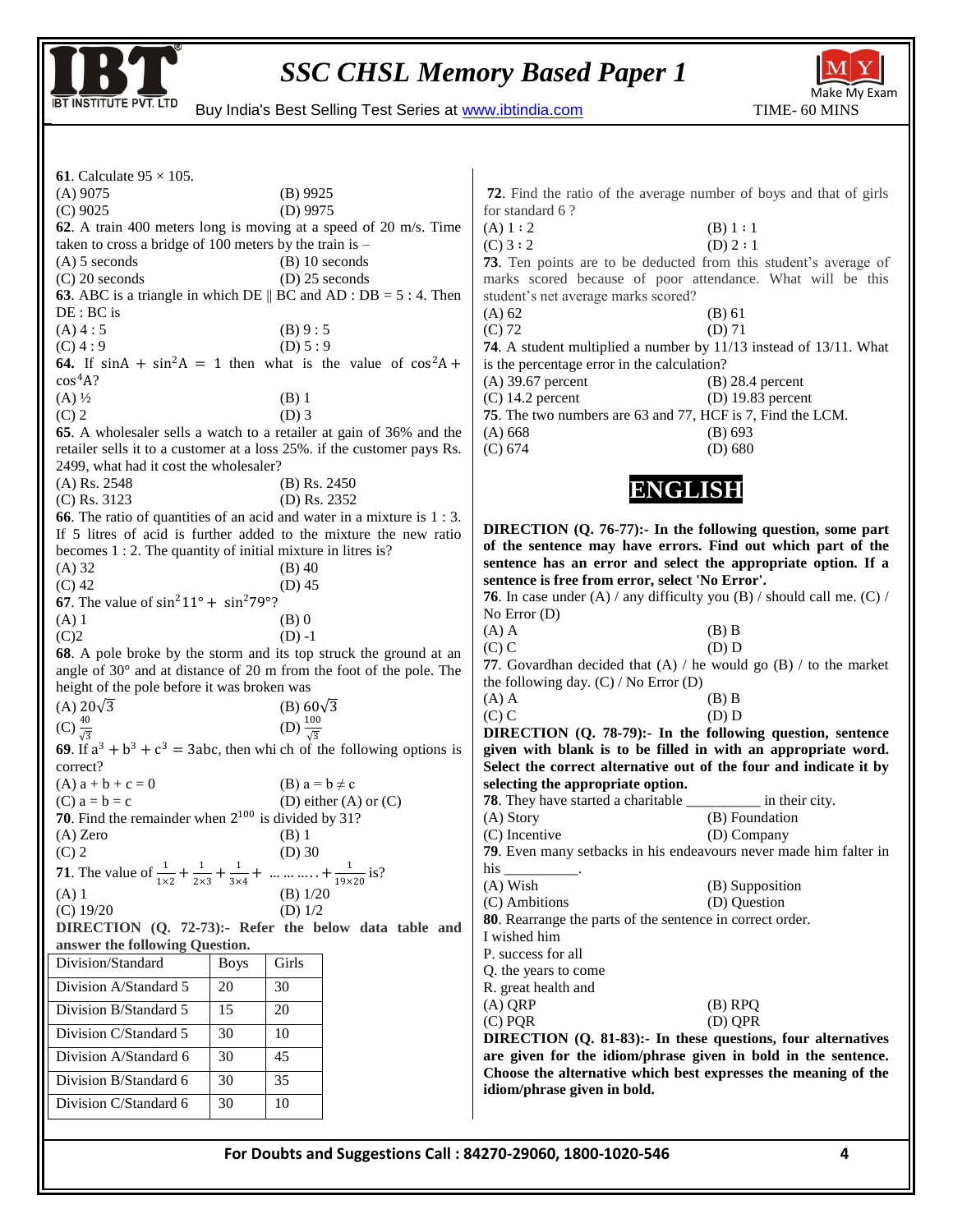



BUY INSTITUTE PVT. LTD Buy India's Best Selling Test Series at www.ibtindia.com TIME- 60 MINS

| 81. The rustics weretaken to the cleaners when ventured into the        |                               | but they are very good with children get along well with other dogs  |                     |  |  |
|-------------------------------------------------------------------------|-------------------------------|----------------------------------------------------------------------|---------------------|--|--|
| city.                                                                   |                               | (and usually cats as well), and are affectionate and loyal. They are |                     |  |  |
| (A) Lost all their money in business/gambling                           |                               | intelligent, well- behaved dogs, usually housebroken in only a few   |                     |  |  |
| (B) were thoroughly beaten up                                           |                               | days. A retried racing greyhound is wonderful pet for almost         |                     |  |  |
| (C) were frightened                                                     |                               | anyone.                                                              |                     |  |  |
| (D) were made to feel diffident                                         |                               | 91. Based on the tone of the passage the author's main purpose is to |                     |  |  |
| 82. I do not think the law will interfere with us as we are just trying |                               | (A) Teach prospective owners how to transform their racing           |                     |  |  |
| to turn an honest penny.                                                |                               | greyhound into a good pet.                                           |                     |  |  |
| (A) make a legitimate living                                            |                               | (B) Show how the greyhound's nature makes it equally good as         |                     |  |  |
| (B) make a good living                                                  |                               | racer and pet.                                                       |                     |  |  |
| (C) have dealings in white money                                        |                               | (C) Encourage people to adopt retired racing greyhounds.             |                     |  |  |
| (D) become more honest                                                  |                               | (D) Objectively present the pros and cons of adopting a racing       |                     |  |  |
| 83. The boy turned a deaf ear to the pleadings of all his well-         |                               | greyhound                                                            |                     |  |  |
| wishers.                                                                |                               | 92. According to the passage, adopting a grey hound is a good idea   |                     |  |  |
| (A) listened carefully                                                  | (B) was deadly opposed        | for people who                                                       |                     |  |  |
| (C) posed indifference                                                  | (D) did not pay any attention | (A) Do not have children                                             |                     |  |  |
| DIRECTION (Q. 84-85):- In the following questions, out of the           |                               | (B) Live in apartments                                               |                     |  |  |
| four alternatives choose the one which can be substituted for the       |                               | (C) Do not usually like dogs.                                        |                     |  |  |
| given words/sentence.                                                   |                               | (D) Already have another dog or a cat.                               |                     |  |  |
| 84. Medicine used to calm or pacify                                     |                               | 93. Which of the following is implied by the passage?                |                     |  |  |
| (A) hypnotic                                                            | (B) antidepressant            | (A) The public is more aware of greyhounds than they used to be.     |                     |  |  |
| (C) tranquillizer                                                       | (D) fusion                    | (B) Greyhounds are more competitive than the other dogs.             |                     |  |  |
| 85. Murder of a king                                                    |                               | (C) Greyhound racing should not be allowed.                          |                     |  |  |
| (A) butchery                                                            | (B) regicide                  | (D) People who own pet rabbits should not adopt greyhounds.          |                     |  |  |
| (D) infanticide<br>(C) slaughter                                        |                               | 94. One drawback of adopting a greyhound is that                     |                     |  |  |
| 86. Hater of learning and knowledge                                     |                               | (A) Greyhounds are not good with children                            |                     |  |  |
| (A) misologist<br>(B) posologist                                        |                               | (B) Greyhounds are old when they retire from racing.                 |                     |  |  |
| (C) syllogist                                                           | (D) zoologist                 | (C) The greyhound's sensitivity makes it temperamental.              |                     |  |  |
| 87. Select the synonym of - Scourge                                     |                               | (D) Greyhounds are not good watch dogs.                              |                     |  |  |
| $(A)$ Dirty                                                             | $(B)$ Curse                   | 95. This passage is most like an advertisement because it            |                     |  |  |
| (C) Baby                                                                | (D) Devil                     | (A) Uses statistics to prove its point.                              |                     |  |  |
| 88. Select the synonym of - Scum                                        |                               | (B) Does not present information to substantiate its claims          |                     |  |  |
| $(A)$ Filth                                                             | (B) Scam                      | (C) Says nothing negative about greyhounds.                          |                     |  |  |
| (C) Detailed                                                            | (D) Scrawny                   | (D) Encourages people to do something.                               |                     |  |  |
| 89. Select the antonym of - Reverence                                   |                               | DIRECTION (Q. 96-97):- Improve the bracketed part of the             |                     |  |  |
| (A) Devotion                                                            | (B) Piety                     | sentence.                                                            |                     |  |  |
| (C) Hatred                                                              | (D) Praise                    | 96. Tina said she (has went) to the temple before.                   |                     |  |  |
| 90. Select the antonym of - Goading                                     |                               | (A) have gone                                                        | (B) had gone        |  |  |
| (A) Inciting                                                            | (B) Provoking                 | (C) has been gone                                                    | (D) Have been going |  |  |
| (C) Mustering                                                           | (D) Blocking                  | 97. Yasmin wanted to have her own say in the (home-related)          |                     |  |  |
| DIRCTION (Q. 91-95):- Read the passages carefully and choose            |                               | affairs.                                                             |                     |  |  |
| the best answer to each question out of the four alternatives.          |                               | (A) Housing                                                          | (B) Homemaking      |  |  |
|                                                                         |                               | (C) Domestic                                                         | (D) Homey           |  |  |
| Greyhound racing is the sixth most popular spectator sport in the       |                               | 98. Select the word with the correct spelling.                       |                     |  |  |
| United States. Over the last decade, a growing number of racers         |                               | (A) Anihilate                                                        | (B) Ouisst          |  |  |

United States. Over the last decade, a growing number of racers have been adopted to spend their retirement as household pets, once their racing careers are over. Many people hesitate to adopt a retired racing greyhound because they think only very old-dogs are available. Actually even champion racers only work until they are about three- and a half years old. Because greyhounds usually live to be 12 to 15 years old, their retirement is much longer and active than other breeds and will need a large space to run. These are false impression. Greyhounds have naturally sweet, mild dispositions, and while they love to run they are sprinters rather than distance runners and are sufficiently exercised with a few daily laps around a fenced –in- backyard. Greyhounds do not make good watchdogs,

**99**. In the following question, a sentence has been given in Active/Passive voice. Out of four alternatives suggested, select the one, which best expresses the same sentence in Passive/Active voice.

#### **Chetan tackled the situation carefully and covertly.**

(A) Carefully and covertly Chetan tackles the situation.

(B) The situation is tackled carefully and covertly.

(C) Burdennsome (D) Intricate

(C) The situation was tackled carefully and covertly by Chetan.

(D) Chetan carefully and covertly tackled the situation.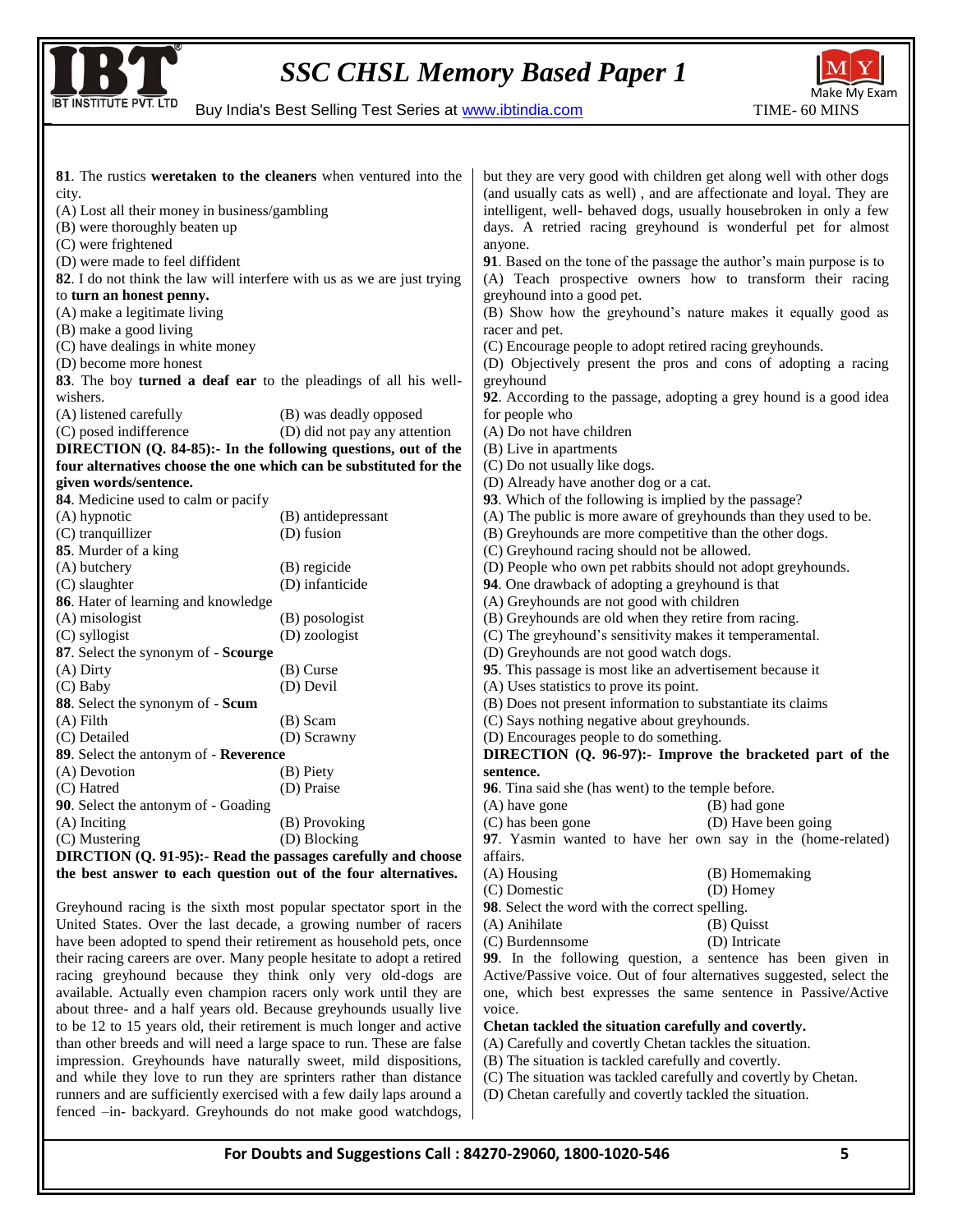

BUY INSTITUTE PVT. LTD Buy India's Best Selling Test Series at www.ibtindia.com TIME- 60 MINS



**100**. In the following question, a sentence has been given in Direct/Indirect speech. Out of the four alternatives suggested, select the one, which best express the same sentence in Indirect/Direct speech.

#### **Neeraj said to Meera, ''Tell me that yourself''**

- (A) Neeraj said to Meera that she tell him that himself.
- (B) Neeraj said to Meera that she should tell him that herself
- (C) Neeraj told Meera to tell him that herself
- (D) Neeraj said to Meera to tell him herself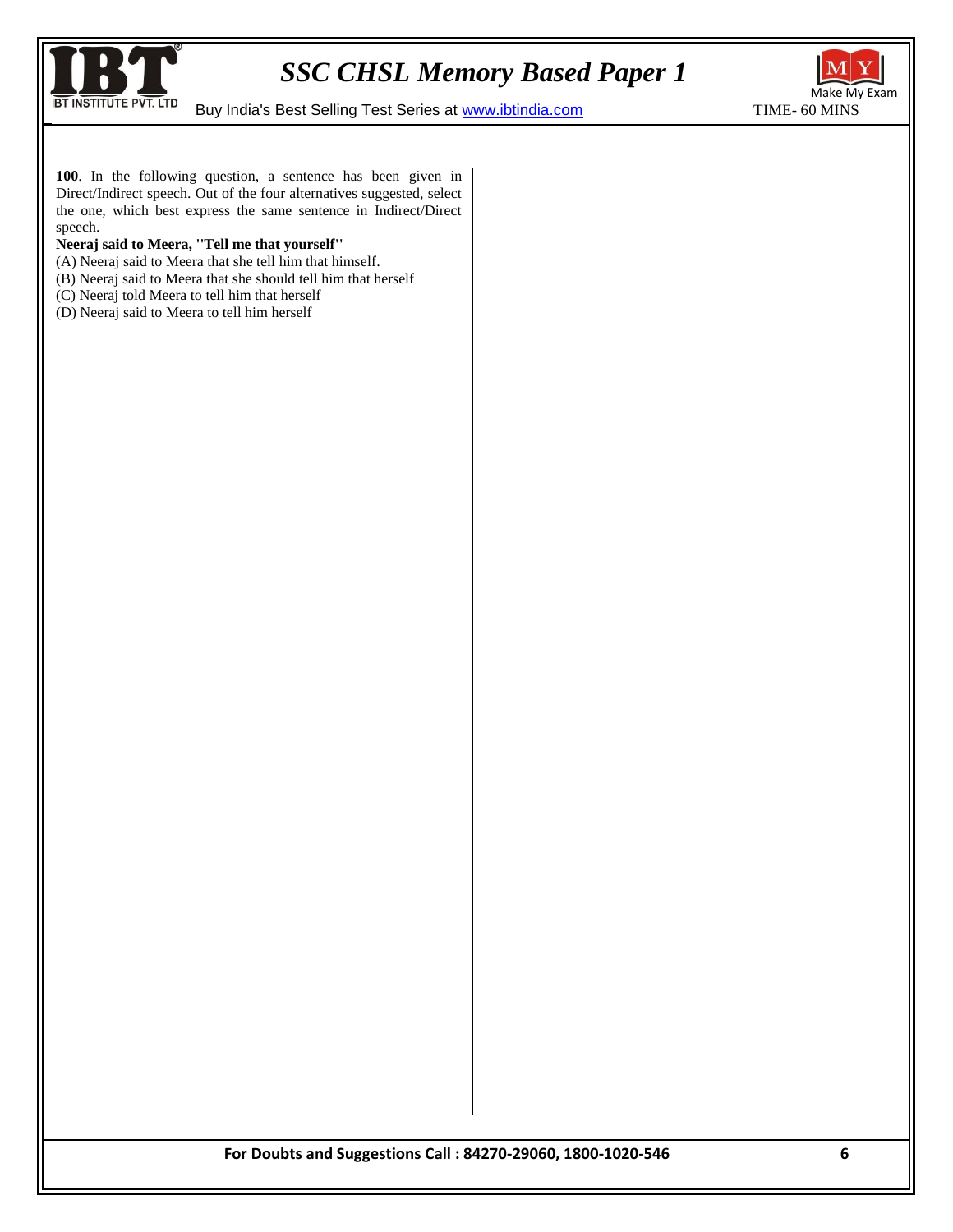

BUY INSTITUTE PVT. LTD Buy India's Best Selling Test Series at www.ibtindia.com TIME- 60 MINS

# **SSC CHSL MEMORY BASED PAPER -1 SOLUTION**



| 11. (D) |                                                                             |
|---------|-----------------------------------------------------------------------------|
| 12. (D) |                                                                             |
|         | $\frac{12}{16}$ $\frac{20}{18}$<br>º                                        |
|         |                                                                             |
| 13. (B) |                                                                             |
| 14. (B) |                                                                             |
| 15. (C) | $30 \div 6 - 4 + 2 \times 3 = 7$                                            |
|         | $5 - 4 + 6 = 7$                                                             |
| 16. (A) | Torque                                                                      |
|         | Torrid                                                                      |
|         | Torso                                                                       |
|         | Tortoise                                                                    |
|         | Tortuous                                                                    |
| 17. (A) |                                                                             |
|         | $\left[\begin{array}{c} A & R & E \\ \hline \end{array}\right]$             |
|         |                                                                             |
|         | 22 41 85 32 14                                                              |
| 18. (C) | $56 = 7 \times 8$                                                           |
| 19. (C) | $99 = 11 \times 9$                                                          |
|         | $45 = 9 \times 5$                                                           |
| 20. (B) | Total no of students = 180                                                  |
|         | Girls are twice the no of Boys                                              |
|         | No. of Girls in class $= 120$                                               |
|         | No. of boys in class = $60$                                                 |
|         | Ramu's Rank top 34 and 18 girls are ahead of Rammu                          |
|         | $\therefore$ No of Boys up to 34 <sup>th</sup> rank from top = 34 - 18 = 16 |
|         | No of boys after the rank of Ramu                                           |
|         | $= 60 - 16$                                                                 |
|         | $= 44$                                                                      |
| 21. (C) | Daughter = $x$                                                              |
|         | Mother = $5x$                                                               |
|         | x + 5 = 5x + 5                                                              |
|         | $3(x + 5) = 5x + 5$                                                         |
|         | $2x = 10$                                                                   |
|         | $x = 5$                                                                     |
|         | $5x = 5 \times 5$<br>$= 25$                                                 |
| 22. (A) |                                                                             |
| 23. (B) |                                                                             |
| 24. (B) |                                                                             |
| 25. (C) |                                                                             |
|         |                                                                             |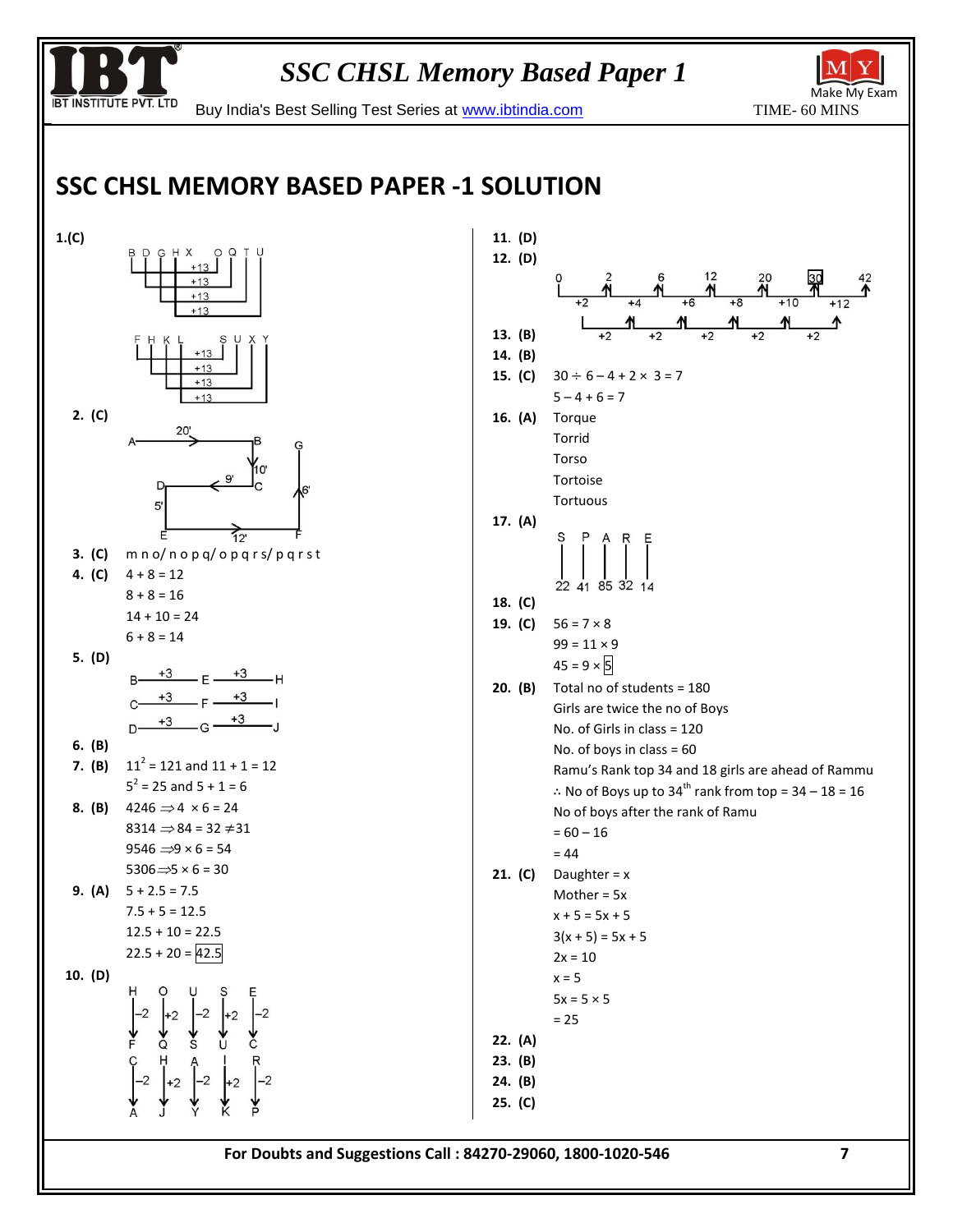

 $=$  Height = 10 m



BUY INSTITUTE PVT. LTD Buy India's Best Selling Test Series at www.ibtindia.com TIME- 60 MINS

51. (A) 
$$
Cl = P \left( 1 + \frac{r}{100 \times n} \right)^{nt} - P
$$
  
\n $Sl = \frac{P \times r \times 2}{100} = 2400$   
\n $Pr = 120000$   
\n $C.l = P \left( 1 + \frac{r}{100} \right)^2 - P = 2544$   
\n $P \left( 1 + \frac{r^2}{10000} + \frac{2r}{1000} \right) - P = 2544$   
\n $(Pr) \times \frac{r}{10000} + \frac{Pr}{100} = 2544$   
\n $\frac{120000r}{10000} + 2400 = 2544$   
\n $= r = 12\%$   
\n52. (A)  $(x_1, y_1)$  and  $(x_2, y_2)$  is  
\n $(y - y_1) = \frac{y_2 - y_1}{x_2 - x_1} \times (x - x_1)$   
\nEquation of the line which passes through the Points (2,  
\n3) and (-4,1) is  $(y - 3) = \frac{1 - 3}{-4 - 2} \times (x - 2)$   
\n $= -6y + 18 = -2x + 4$   
\n $= x - 3y = -7$   
\n53. (C) To take out ratio Both the quantities should be of the  
\nsame units so, Rs. 6 = 600 Paise 40 Paise : 600 Paise  
\n= 1 : 15  
\n54. (B)  $P$  [pe  
\n $\begin{array}{c}\nR \text{B} \\
\text{B} \\
\text{C} \\
\text{Part filled by pipe 2 in 2 hours = 10 units} \\
\text{Time taken by A to fill rest =  $\frac{10}{8} = 1\frac{1}{4}$  hr  
\n55. (A) Volume of a room = Length × Breadth × Height  
\nHeight of a room is twice its breath and  $\frac{1}{8 \text{th}}$  of its  
\nlength  
\nBreadth =  $\frac{1}{2}$  × height and Length  
\n= 16 × Breadth  
\nVolume = 4000  
\n $= \frac{1}{2} \times \text{Height} \times 8 \times \text{Height} \times \text{Height} = 4000$$ 

**56. (A)** L.C.M of 4, 6, 8 and 14 sec = 168 sec = 2 min 48 sec **57. (A)** ATQ  $x + 12x = 403$  $x = 31$  $LCM = 12 \times 31 = 372$ 93 × second no = 31 × 372 second no =  $\frac{31\times372}{80}$ 93  $\times$ = 124 **58. (B)** Train are running in opposite Direction Relative speed =  $(50 + 40)$  km/h = 90  $\times \frac{5}{3}$ 8 m/sec  $= 25m/s$ Required Distance = 120 + 180  $= 300 m$ Required time =  $\frac{300}{25}$ 25  $= 12$  sec **59. (C)** Total Expenses of hostel and Books = 40% + 20% = 60% Half of rest = 40% and 120% Expense on transport 20% of  $\frac{1}{2}$  $\frac{1}{2}$  = 450 20% = 900 100% = 4500 **60. (C)** Salary fo september = 6300  $\times$   $\frac{104}{100}$  $\frac{10}{100}$  = 6552 Salary fo october = 6552  $\times \frac{104}{100}$  $\frac{101}{100}$  = 6814 (approx) **61. (D)** =  $95 \times 105 = (100 - 5) \times (100 + 5)$  $= 95 \times 105 = 100^2 - 5^2 (a^2 - b^2) = (a + b) (a - b)$  $= 95 \times 105 = 10000 - 25$ = 95 × 105= 9975 **62. (D)** Length of train = 400 m Speed of train = 20 m/s Total Distance to be covered = 400 + 100 = 500 m Time =  $\frac{\text{Dis tan ce}}{\text{1}}$ speed  $T = \frac{500}{20}$ 20 = 25 seconds **63. (D)**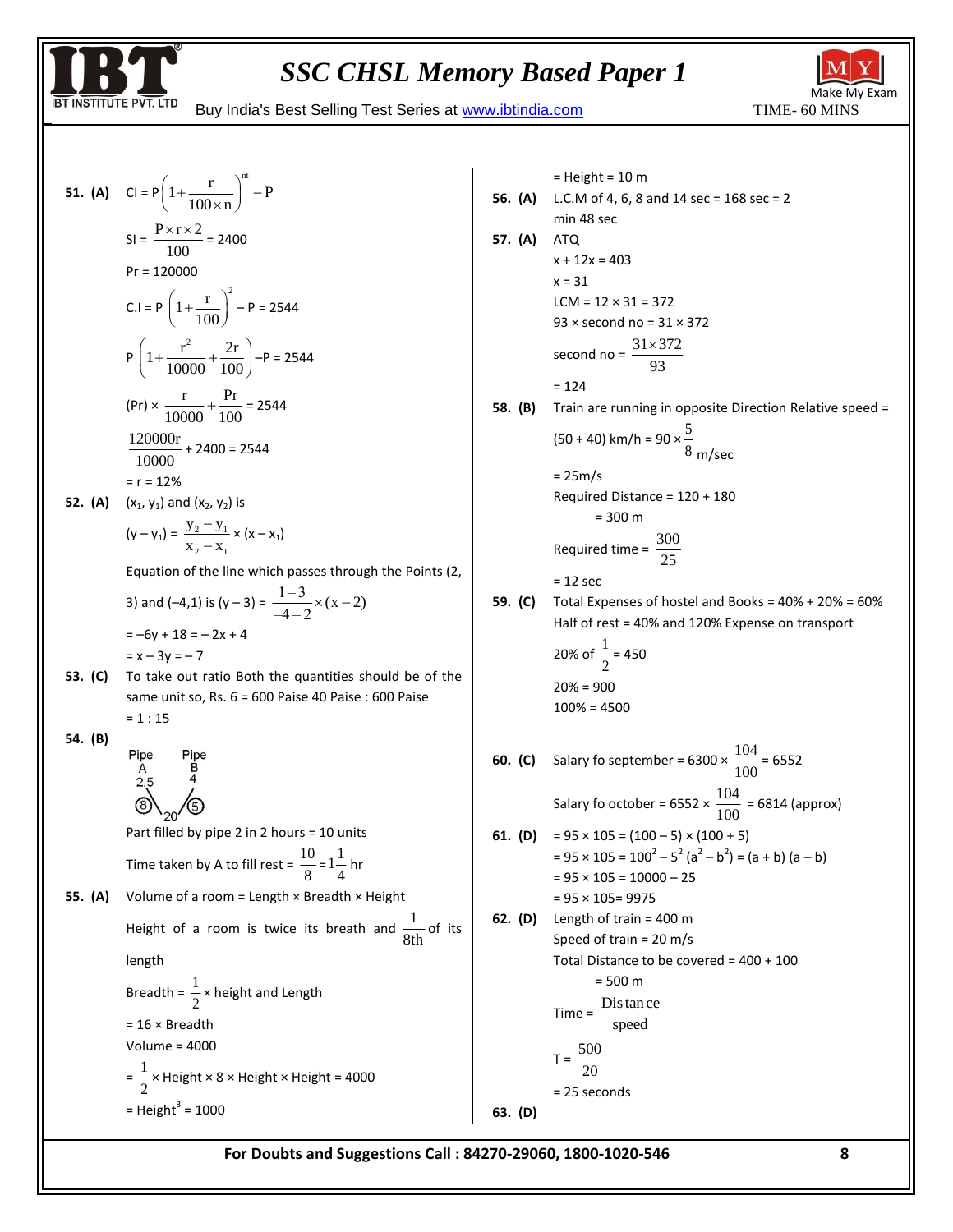

Make My Exam





70. (B) 
$$
\frac{2^{100}}{31} = \frac{(2^5)^{20}}{31} = \frac{(32)^{20}}{31} = 1^{20}
$$
  
\n= 1  
\n71. (C)  $\frac{1}{1 \times 2} + \frac{1}{2 \times 3} + \frac{1}{3 \times 4} + \dots + \frac{1}{19 \times 20}$   
\n $= \left[1 - \frac{1}{2}\right] + \left[\frac{1}{2} - \frac{1}{3}\right] + \left[\frac{1}{3} - \frac{1}{4}\right] + \dots + \left[\frac{1}{19} - \frac{1}{20}\right]$   
\n= 1 -  $\frac{1}{20} = \frac{19}{20}$   
\n(72-73)  
\n72. (B) Average no. of the boys of standard 6  
\n $= \frac{30 + 30 + 30}{3} = 30$   
\nAverage no. of the girls of standard 6  
\n $= \frac{45 + 35 + 10}{3} = 30$   
\nRequired Ratio = 30 : 30  
\n= 1 : 1  
\n73. (A) Average to Five subjects = Total marks of the subjects / No of subjects  
\n $\frac{(65 + 55 + 80 + 75 + 85)}{5}$   
\n= 72  
\nStudent net Average marks = 72 - 10  
\n= 62  
\n74. (B) Let the number be x  
\nwrong number =  $\frac{11x}{13}$   
\n  
\nError =  $\frac{13x}{11} - \frac{11x}{13}$   
\n=  $\frac{48x}{143}$   
\nPercentage Error =  $\frac{13x}{\frac{13x}{13}} \times 100$   
\n= 28.4%  
\n75. (B) LCM × HCF = 63 × 77  
\nLCM = 63 ×  $\frac{77}{7}$   
\n= 693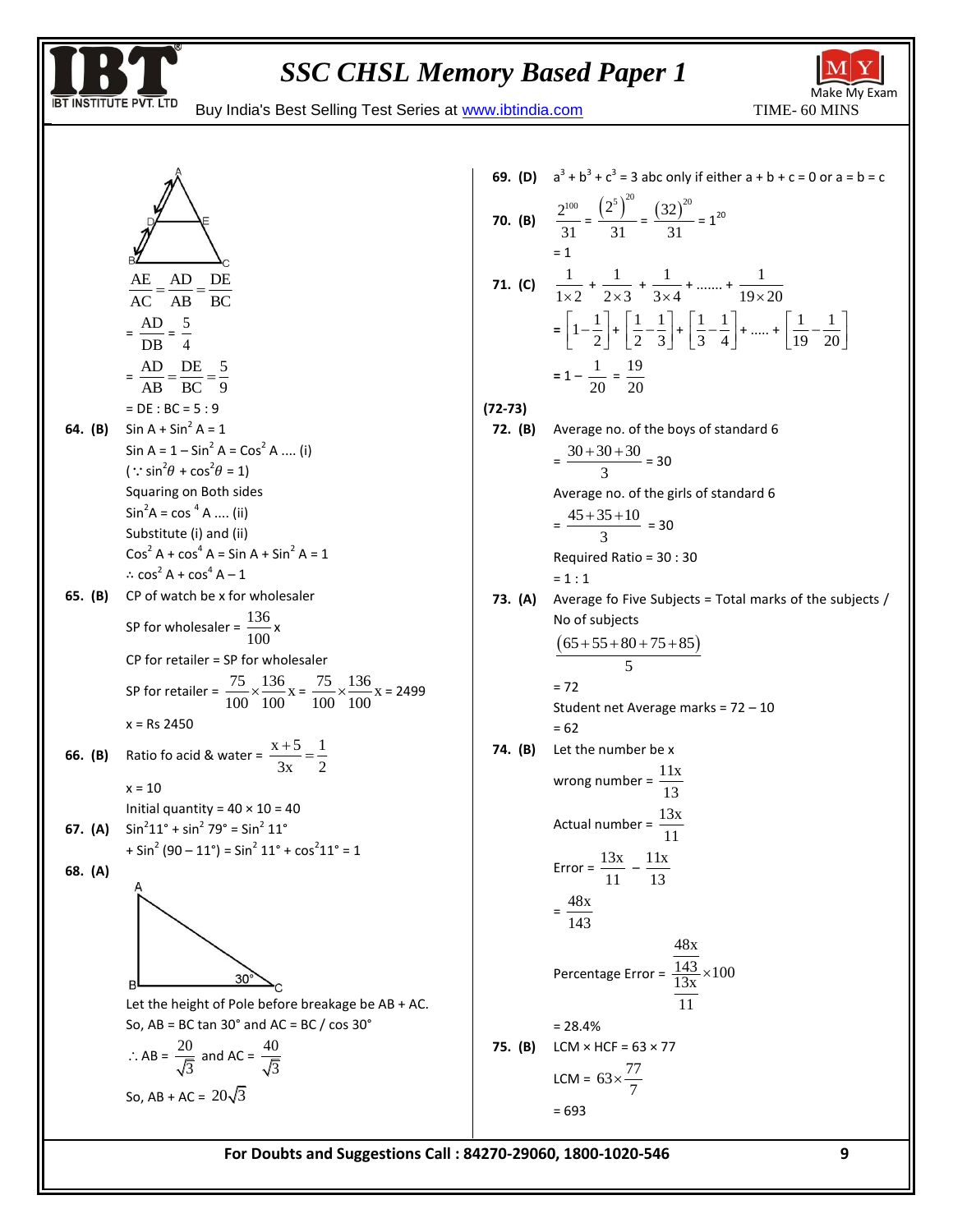

BUY INSTITUTE PVT. LTD Buy India's Best Selling Test Series at www.ibtindia.com TIME- 60 MINS



| 76(A): Error lies in the A part of the sentence, "In case<br>under" should be replaced with "In case of".<br>77(D): There is no error in the given sentence. So, Option<br>D is correct answer.<br>78(B): Option B is appropriate word to be filled up in the given | 86(A): Misologist - distrust or hatred of reasoning,<br>argument, or knowledge.<br>So, Option A can best substitute the given phrase.<br>87(B): Option B is the correct synonym for the given sentence.<br>Scourge - an affliction, bane or a curse. |  |  |  |
|---------------------------------------------------------------------------------------------------------------------------------------------------------------------------------------------------------------------------------------------------------------------|------------------------------------------------------------------------------------------------------------------------------------------------------------------------------------------------------------------------------------------------------|--|--|--|
| sentence.                                                                                                                                                                                                                                                           | 88(A): Scum - dirt or filth.                                                                                                                                                                                                                         |  |  |  |
| 79(C): Option C is appropriate word to be filled up in the given<br>sentence.                                                                                                                                                                                       | So, Option A is correct antonym for the given word.<br>89(C):Reverence - devotion.                                                                                                                                                                   |  |  |  |
| 80(B): The correct sequence is - RPQ. So, Option B is correct<br>answer.                                                                                                                                                                                            | So, Option C is correct antonym for the given word.                                                                                                                                                                                                  |  |  |  |
| 81(A): Option A expresses the correct meaning of the given<br>phrase. So, Option A is correct answer.                                                                                                                                                               | 90(D): Goading - inciting or provoking someone to so something.<br>So, Option D is correct antonym for the given word.                                                                                                                               |  |  |  |
| Were taken to the cleaners - to be soundly defeated or                                                                                                                                                                                                              | 91(C): According to the passage, Option C is correct choice.                                                                                                                                                                                         |  |  |  |
| bested; to lose by a wide margin.                                                                                                                                                                                                                                   | 92(D): According to the passage, Option D is correct choice.                                                                                                                                                                                         |  |  |  |
| 82(C):Option C expresses the correct meaning of the given phrase.<br>So, Option C is correct answer.                                                                                                                                                                | 93(A): According to the passage, Option A is correct choice.                                                                                                                                                                                         |  |  |  |
| Turn an honest penny - to earn money in an honorable and<br>legitimate way.                                                                                                                                                                                         | 94(D): According to the passage, Option D is correct choice.                                                                                                                                                                                         |  |  |  |
| 83(D): Option D expresses the correct meaning of the given<br>phrase. So, Option D is correct answer.<br>turn a deaf ear - refuse to consider it and do not pay any attention<br>to it.                                                                             | 95(D): According to the passage, Option D is correct choice.<br>96(B): Option B is correct answer. 'Had gone' should be used in<br>place of 'has went' because the tense to be used here must be in<br>past perfect.                                 |  |  |  |
| 84(C): Tranquillizer - a medicinal drug taken to reduce tension or<br>anxiety.                                                                                                                                                                                      | 97(C): Option C is correct answer.                                                                                                                                                                                                                   |  |  |  |
| So, Option C can best substitute the given phrase.<br>85(B): Regicide - a person who kills or takes part in killing a king.                                                                                                                                         | 98(D): Option D is correctly spelt word.<br>Intricate -very detailed or complex.                                                                                                                                                                     |  |  |  |
| So, Option B can best substitute the given phrase.                                                                                                                                                                                                                  | 99(C): Option C is correct answer.<br>100(C):Option C is correct answer.                                                                                                                                                                             |  |  |  |
|                                                                                                                                                                                                                                                                     |                                                                                                                                                                                                                                                      |  |  |  |
|                                                                                                                                                                                                                                                                     |                                                                                                                                                                                                                                                      |  |  |  |
|                                                                                                                                                                                                                                                                     |                                                                                                                                                                                                                                                      |  |  |  |
|                                                                                                                                                                                                                                                                     |                                                                                                                                                                                                                                                      |  |  |  |
|                                                                                                                                                                                                                                                                     |                                                                                                                                                                                                                                                      |  |  |  |
|                                                                                                                                                                                                                                                                     |                                                                                                                                                                                                                                                      |  |  |  |
|                                                                                                                                                                                                                                                                     |                                                                                                                                                                                                                                                      |  |  |  |